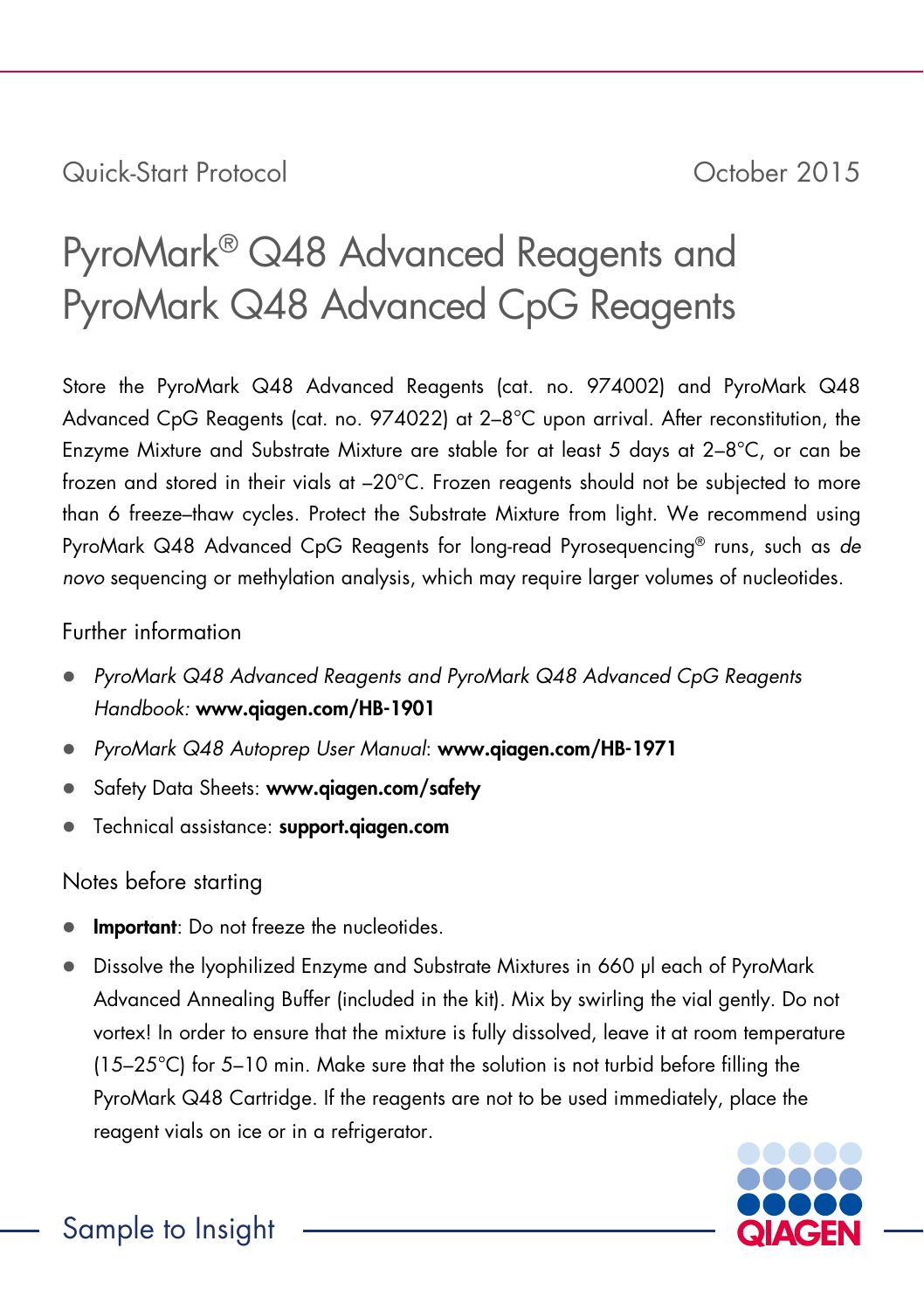Equipment and reagents to be supplied by user

- Pipets (adjustable)
- Sterile pipet tips (with filters for PCR setup)
- PyroMark Q48 Magnetic Beads (cat. no. 974203)
- PyroMark Q48 Autoprep instrument (cat. no. 9002470, including PyroMark Q48 Cartridges and PyroMark Q48 Autoprep software)
- PyroMark Q48 Discs (cat. no. 974901)
- PyroMark Q48 Absorber Strips (cat.no. 974912)
- Sequencing primer (final concentration 4 µM)
- High-purity water (Milli-Q 18.2 MΩ x cm or equivalent)

### Preparing templates and reagents

At the beginning of the run, the instrument will guide you through run preparation, including absorber strip insertion, injector loading, disc insertion and bead and template loading.

To start a sequencing run, select **Sequence** on the home screen and load the run either via USB stick or network connection (selectable on the left side of the screen). Start the run setup by clicking on its name and the arrow behind the name.

#### Insertion of absorber strip

Insert the absorber strip into the absorber strip cavity by sliding it into place. Ensure that it sits level and that the ends meet on the left side of the absorber strip cavity (9 o'clock position).

## Loading and priming of cartridges

- 1. Open the injector cover and then open each individual cartridge lid.
- 2. Select injectors to prime by touching on the injector box. Selected injectors will display a droplet symbol  $($
- 3. Select if this is the last run of the day.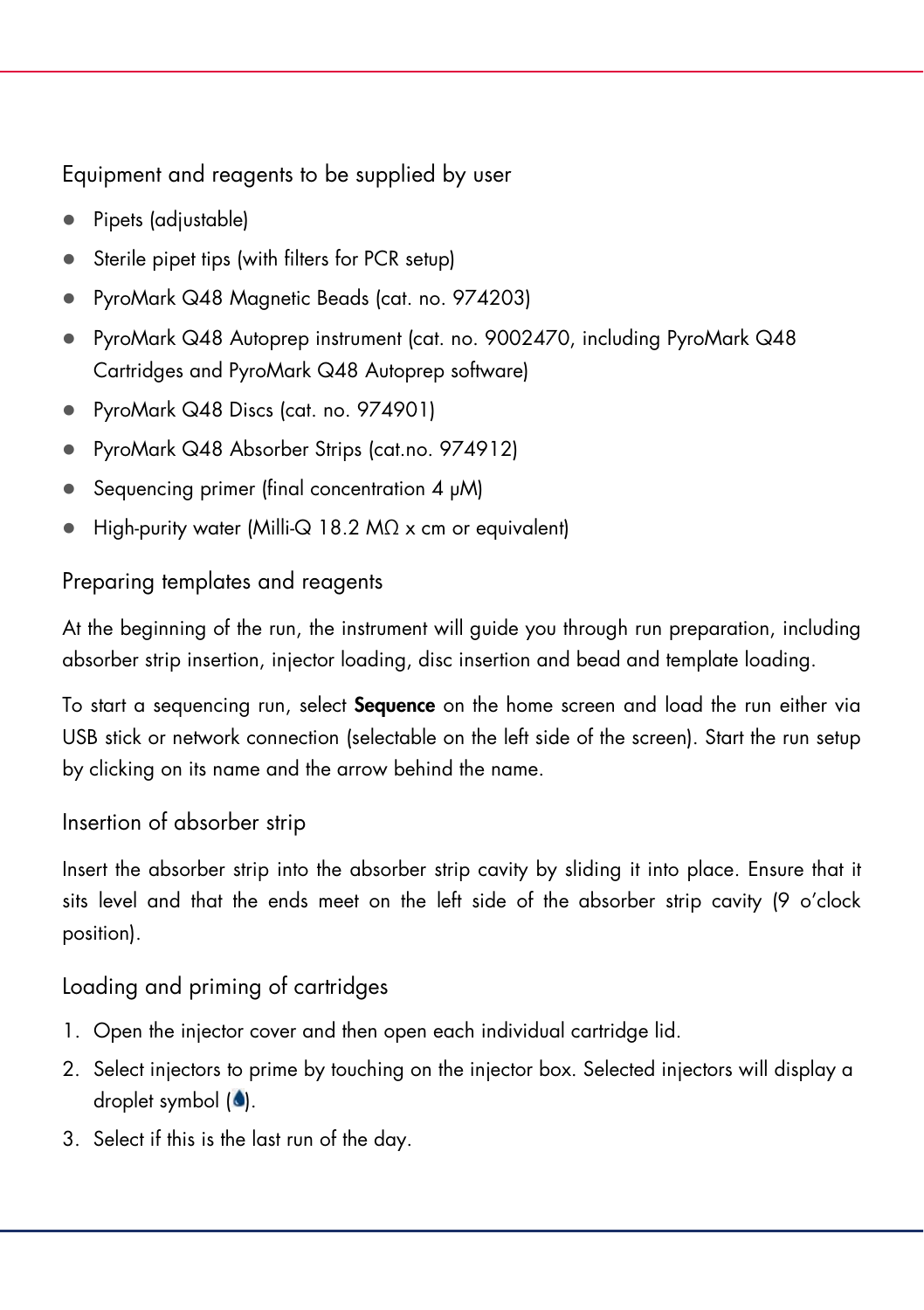- 4. Pipet each reagent into the designated injector, according to the volumes shown on the instrument touchscreen. Ensure that the tip of the pipette does not touch the filter at the bottom. Try to avoid air bubbles in the liquid.
- 5. Once all the reservoirs have been filled with the required reagent, close and lock the cartridge lids using the lid locks.
- 6. Click the Start button to begin injector priming and testing.
- 7. A confirmation message "Start prime and test?" will appear. To confirm, select Yes.

All selected injectors will undergo the priming protocol. Following the prime, all required injectors will undergo a number of test shots. Injectors that pass the test will be displayed with a green tick  $(\checkmark)$ .

Once injector priming has completed successfully, the software will progress to the next step with the chamber lid automatically opening.

Inserting the PyroMark Q48 Disc into the instrument

- 1. Insert a PyroMark Q48 Disc into the instrument. Hold the disc using the disc grips, position the disc index hole (outer hole near well B1) over the disc index pin on the rotor hub, and insert.
- 2. The orientation of the disc grips should match up to those on the rotor. The disc detection system will recognize and warn the user if a disc is not properly inserted.
- 3. Lock the disc into position by screwing down the lock nut. Important: The disc must be locked into position to avoid spilling the contents of the disc into the chamber.

## Loading PyroMark Q48 Magnetic Beads into the PyroMark Q48 Disc

PyroMark Q48 Magnetic Beads clump very quickly after mixing due to their large size. Please follow the guidelines in the *PyroMark Q48 Autoprep User Manual* when pipetting the beads. Failure to do so will result in inconsistent bead amounts and poor sequencing results. Use the supplied electronic multi-dispense pipet when dispensing beads into a larger number of wells (>5). Never dispense beads into more than 5 wells at a time.